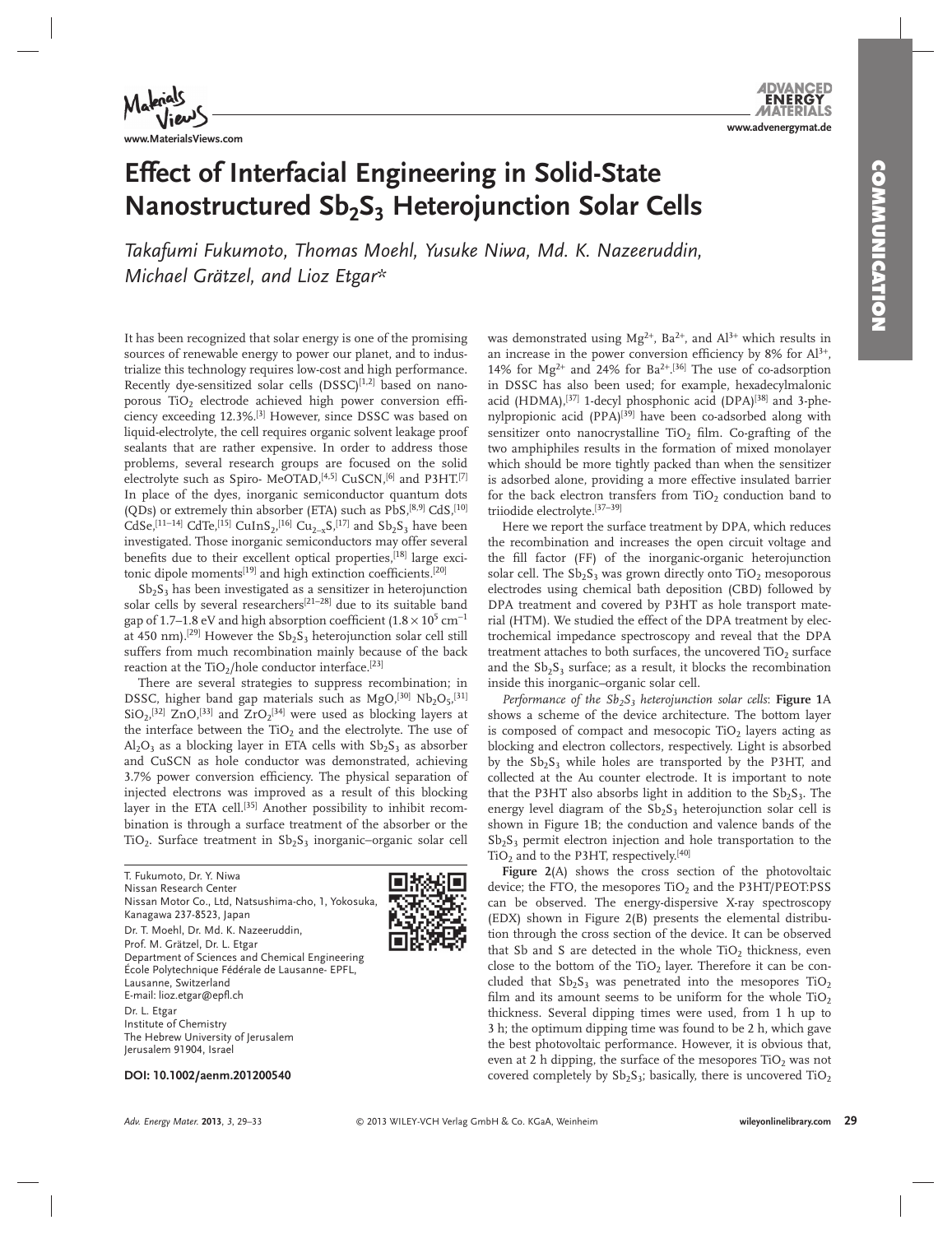



**Figure 1.** (A) Schematic illustration of the solar cell architecture; (B) energy level diagram of the inorganic-organic heterojunction solar cell. Energy level values were taken from Ref. [40].

surface, which can be in direct contact with the HTM (P3HT in this work). This direct contact can increase the recombination in the photovoltaic device.

 In order to avoid this possible channel for recombination DPA treatment was introduced after the  $Sb<sub>2</sub>S<sub>3</sub>$  deposition.

**Figure 3**A and **Table 1** show the *J*–*V* curves and the photovoltaic parameters. In the case of the cells without DPA treatment, a power conversion efficiency of 3.1% under 1 sun illumination with J<sub>sc</sub> of 13.8 mA/cm<sup>2</sup>, V<sub>oc</sub> of 0.47 V, and FF of 0.48 has been obtained.



80 Neight % 60 40 20 O  $0.0$  $0.2$  $0.4$  $0.6$  $0.8$  $1.0$  $1.2$ Distance  $(\mu m)$ 

**Figure 2.** (A) Cross section of the Sb<sub>2</sub>S<sub>3</sub> heterojunction solar cell; (B) EDX measurement; the elemental distribution through the cross section of the device can be observed.

 On the other hand, the performance of cells with DPA treatment was dramatically improved mainly due to the increase in  $V_{\text{oc}}$  and FF. A power conversion efficiency of 3.9% at 1 sun illumination has been obtained with  $J_{\rm sc}$  of 14.2 mA/cm<sup>2</sup>,  $V_{\rm oc}$  of 0.51 V, and FF of 0.54.

Figure 3B shows the comparison of incident photon-tocurrent conversion efficiency (IPCE) of the cells with and without DPA treatment. The  $Sb_2S_3$  heterojunction solar cell shows a good response in the visible through the 750 nm wavelength, the IPCE reaching its maximum of 86.5% at 400 nm while exceeding 80% in the range of 400–500 nm. A decrease can be seen at 600 nm, which is assumed to be due to attenuation of light caused by absorption of the P3HT film.<sup>[41]</sup> The band gap of the crystallite  $Sb_2S_3$  can be estimated from the edge of the IPCE spectra, in this case it was equal to approximately 730 nm corresponding to 1.7 eV. Integration of the IPCE spectrum over the AM1.5 solar emission for the cells with DPA treatment yields a photocurrent density of 15.7 mA/ $\text{cm}^2$  in good agreement with the measured value. In order to understand the reason for the

A

 $\mathbf{B}$  100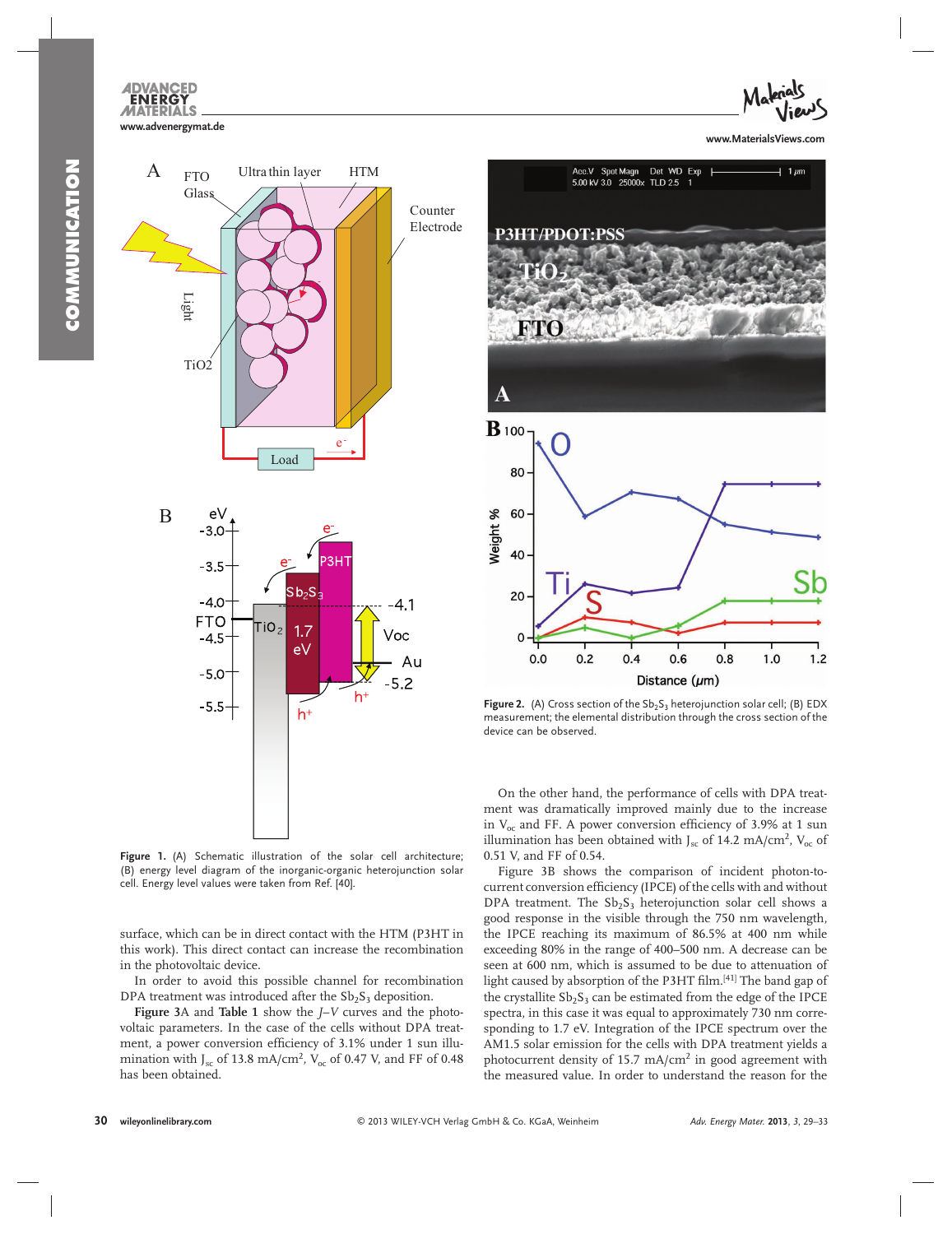

**www.MaterialsViews.com**



**Figure 3.** (A) Measured *J*-V characteristics for the Sb<sub>2</sub>S<sub>3</sub> heterojunction solar cell. An aperture area of 0.15  $cm<sup>2</sup>$  was placed over the device. (B) Spectral response curves of the photocurrent for the  $S_b S_a$  heterojunction solar cell. The external quantum efficiency or incident photon to current conversion efficiency is plotted as a function of wavelength of the incident light.

 **Table 1.** Photovoltaic parameters of cell with and without DPA treatment.

|             | (%) | $V_{OC}$<br>(mV) | Jsc<br>(mA/cm <sup>2</sup> ) | FF   |
|-------------|-----|------------------|------------------------------|------|
| Without DPA | 3.1 | 472              | 13.8                         | 0.48 |
| With DPA    | 3.9 | 510              | 14.2                         | 0.54 |

improved photovoltaic performance due to the DPA treatment electrochemical impedance spectroscopy was preformed.

*DPA treatment effect*: In order to investigate the changes in the device performance by the DPA treatment, impedance spectroscopy (IS) was applied. Boix et al. published an electronic circuit model describing the type of investigated devices also presented in this publication. This model enables the determination of characteristic electronic parameters like the electron recombination resistance at the interface  $TiO_2/hole$  conductor ( $R<sub>CT</sub>$ ) or the chemical capacitance of the TiO<sub>2</sub> layer  $(C_{\mu})$ .<sup>[23]</sup> **Figure 4** presents the change in dark current due to



Figure 4. Dark current of the samples with (red) and without the DPA (blue) treatment.

the treatment with DPA. The DPA treatment reduces the dark current which leads to the overall increased PCE, mostly by increasing  $V_{\rm oc}$  and FF; see Table 1. Generally, two reasons can lead to such changes: the reduced recombination over the  $TiO<sub>2</sub>/hole$  conductor interface or a shift in the conduction band of the TiO<sub>2</sub>. From the literature it is known that DPA affects both the conduction band position and the recombinative behavior at the  $TiO<sub>2</sub>/HTM.<sup>[42]</sup>$  The phosphonic acid binds strongly to the  $TiO<sub>2</sub>$  surface, building a barrier for the electron transfer between the mesoporous oxide and the redox electrolyte or HTM. With its electron withdrawing character DPA moves the conduction band to more positive energies. This normally leads to a reduction in  $V_{\alpha}$  but, on the other hand, the DPA treatment strongly retards recombination leading finally to an increase in  $V_{\text{oc}}$ . **Figure 5**A shows a typical result of  $R_{CT}$  and  $C_{\mu}$  from the anal-

**www.advenergymat.de**

JERG

Ś.

ysis of the impedance spectra. The  $R_{CT}$  shows clearly one of the reasons for the relatively low FF of the devices. Near 0 V,  $R_{CT}$  is dominated by the behavior of the interface of the compact  $TiO<sub>2</sub>$ 



**Figure 5.** (A)  $R_{CT}$  (solid) and  $C_{\mu}$  (dotted) from the IS measurements of the untreated (blue) and DPA treated (red) sample in the dark. (B) Electron lifetime in the dark.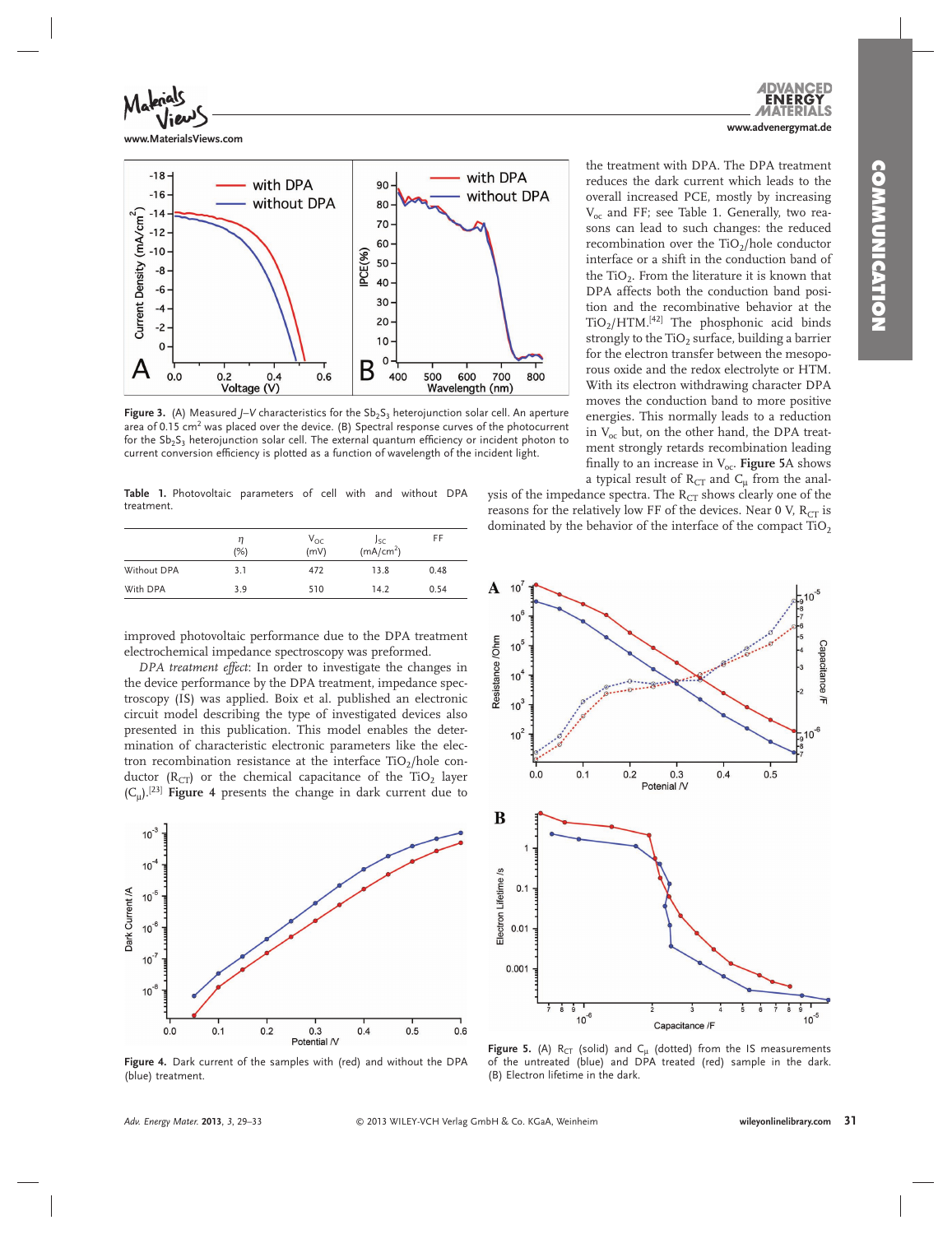blocking layer and the hole conductor. The resistance in this potential region decreases rapidly, indicating a shunted character (clearly also visible in the logarithmic dark current plot). After the DPA treatment, the devices show a decrease of the dark current and therefore an increase of  $R_{CT}$  can be observed. Also, a small shift in capacitance is visible. As mentioned above, the DPA treatment can also effect the conduction band position of the TiO<sub>2</sub> and not only the recombination resistance. Interestingly, the movement of the  $E_{CB}$  in the devices is opposite to the effect in liquid DSCs and much less pronounced.

Plotting the electron lifetime ( $\tau_n = C_\mu \times R_{CT}$ ) against the capacitance (see Figure 5B), we can observe the lifetime in dependence of the amount of charge stored in the mesoporous film accounting for similar distance of the Fermi level  $(E_F)$  to the conduction band edge of the  $TiO<sub>2</sub>$ . The lifetime for the DPA treated sample is longer. The difference is small but visible. It cannot be clearly determined which of the two effects, the reduction of the  $R_{CT}$  or the movement of the  $E_{CB}$ , is the main reason for the change in dark current although the recombination resistance change is probably the more weighted component.

The main contribution to the increase in FF and  $V_{OC}$  can be deduced from the IS analysis of the illuminated samples. The  $R_{CT}$  shows an increase in the DPA treated sample while the capacitance stays nearly unchanged (see **Figure 6** A). This



**Figure 6.** (A)  $R_{CT}$  (solid) and  $C_{\mu}$  (dotted) from the IS measurements under illumination (untreated (blue) and DPA treated (red)). (B) Electron lifetime under illumination.

The lifetime of the electrons inside the  $TiO<sub>2</sub>$  is prolonged due to the pronounced increase in recombination resistance by the DPA treatment as visible in Figure 6B.

### **Conclusion**

Influence of DPA surface treatment on the photovoltaic parameters was investigated. High efficiency solid-state nanostructured inorganic−organic heterojunction solar cell was presented.  $Sb<sub>2</sub>S<sub>3</sub>$  was used as sensitizer grown by chemical-bath-deposition while P3HT was used as a hole conductor. It was observed that DPA treatment could improve the cell performance; impedance measurements showed that the increase in the cell performance and especially the increase in the  $V_{\text{oc}}$  and the FF were due to inhabitation of recombination. As a result, a power conversion efficiency of 3.9% at 1 sun illumination has been obtained reaching J<sub>sc</sub> of 14.2 mA/cm<sup>2</sup>, V<sub>oc</sub> of 0.51 V, and FF of 0.54.

## **Experimental Section**

*Solar cell fabrication*: Thin dense TiO<sub>2</sub> layer of ~100 nm thickness was deposited onto a SnO<sub>2</sub>:F conducting glass substrate (15  $\Omega$ /cm, Pilkington) by spray pyrolysis method.<sup>[35]</sup> The deposition temperature of TiO<sub>2</sub> compact layer was 450 °C. Nanopores TiO<sub>2</sub> film (1 ~ 1.2 μm thick) was prepared by screen-printing method onto this substrate using 40 nm TiO<sub>2</sub> particles. The TiO<sub>2</sub> layer was annealed at 500 °C for 30 min in air. The substrate was immersed in 20 mM TiC $l_4$  aqueous solutions for 30 min at 70  $^{\circ}$ C and washed with distilled water and ethanol, followed by annealing at 500 °C for 30 min in air. The  $Sb_2S_3$  layer was deposited by chemical bath deposition (CBD) with mixture solution of SbCl3 and  $Na_2S_2O_3$ .<sup>[44]</sup> The as-deposited orange films of amorphous  $Sb_2S_3$  were annealed at 300 °C for 30 min under  $N_2$ . After annealing, dark-brown crystalline stibnite  $Sb_2S_3$  was removed from the oven immediately and cool down under  $N_2$ . The DPA treatment is similar to one previously reported,<sup>[28]</sup> but with slight modifications. The sample was immersed in 1 mM DPA ethanolic solution for 30 min followed by washing with acetonitrile. As an organic hole–transporting material (HTM), Poly-3-hexylthiophene (P3HT: Rieke metals) was used. The solution of the HTM (15 mg/mL in 1,2-dichlorobenzene) was spin-coated onto the  $Sb_2S_3/TiO_2$  film with 2500 rpm for 60 s.<sup>[45]</sup> Then, in order to improve the contact between P3HT and Au a poly(3-4-ethylenedioxythiophene) doped with poly(4-stylenesulfonate) (PEDOT;PSS; Ossila 4083) diluted with two volumes of MeOH was spin-coated onto the  $P3HT/5b_2S_3/$ TiO<sub>2</sub> at 2000 rpm for 30 s. The PEDOT:PSS/P3HT/Sb<sub>2</sub>S<sub>3</sub>/TiO<sub>2</sub> layer was annealed at 90  $^{\circ}$ C for 30 min under Ar. Finally the counter electrode was deposited by thermal evaporation of gold under a pressure of 5  $\times$ 10<sup>-5</sup> Torr. The active area was 0.15 cm<sup>2</sup>. After the preparation, the cells were allowed to expose in air and measured the next day.

*Photovoltaic Characterization* : Photovoltaic measurements employed an AM 1.5 solar simulator equipped with a 450W Xenon lamp (Model No. 81172, Oriel). Its power output was adjusted to match AM 1.5 global sunlight (100 mW/cm<sup>2</sup>) by using a reference Si photodiode equipped with an IR-cutoff filter (KG-3, Schott) in order to reduce the mismatch between the simulated light and AM 1.5 (in the region of 350–750 nm) to less than 2% with measurements verified at two PV calibration laboratories (ISE (Germany), NREL (USA)). *I*-V curves were obtained by applying an external bias to the cell and measuring the generated photocurrent with a Keithley model 2400 digital source meter. The voltage step and delay